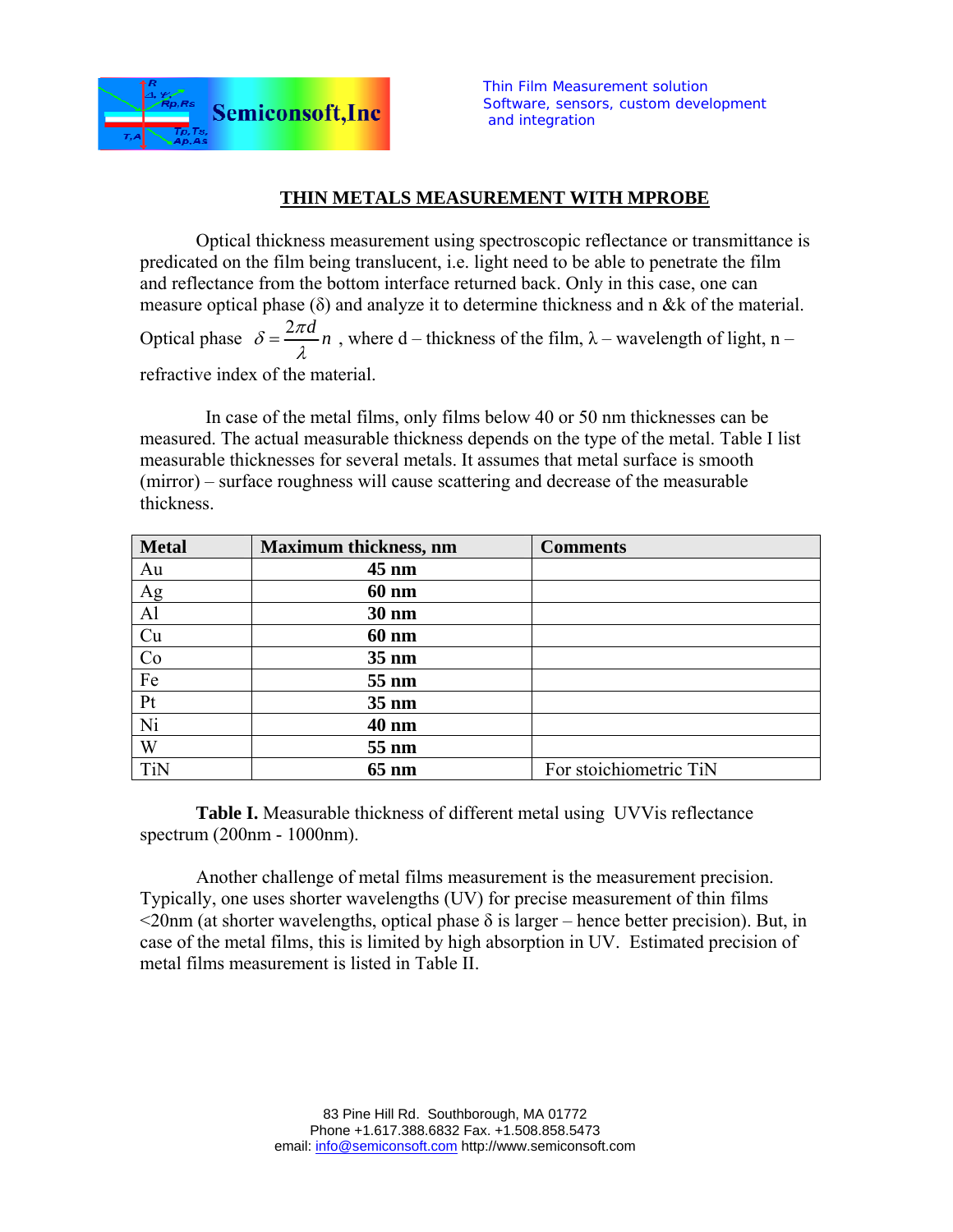| Thickness, nm   | Precision, nm    | Precision, % |
|-----------------|------------------|--------------|
| $1 \text{ nm}$  | $0.1$ nm         | $10\%$       |
| $10 \text{ nm}$ | $0.2 \text{ nm}$ | $2\%$        |
| $20 \text{ nm}$ | $0.5 \text{ nm}$ | $2.5\%$      |
| $30 \text{ nm}$ | $1 \text{ nm}$   | $3.3\%$      |
| 40 nm           | $2 \text{ nm}$   | $5\%$        |
| 50 nm           | $2.5 \text{ nm}$ | $5\%$        |

**Table 2**. Precision of W film measurement depending on the thickness (using measured reflectance precision: 0.5%).

Precision decreases with increase of the film thickness. It does not present a significant problem when a single metal film need to measured. However, the problem becomes apparent if one tries to measure a very thin metal film on the bottom of the film stack. For example, let us take (2.5nmNi / 2.5nm W) x10 structure. The total thickness of the metal stack is 50 nm – this is about a maximum measurable thickness for W or Ni., So one maybe able to measure this thickness, assuming clean and smooth interfaces. However, if one would try to determine the thickness of the bottom W layer - the error is expected to be 2.5 nm i.e. 100% of the layer thickness. So, one may be only able to measure thicknesses of the top few layers.